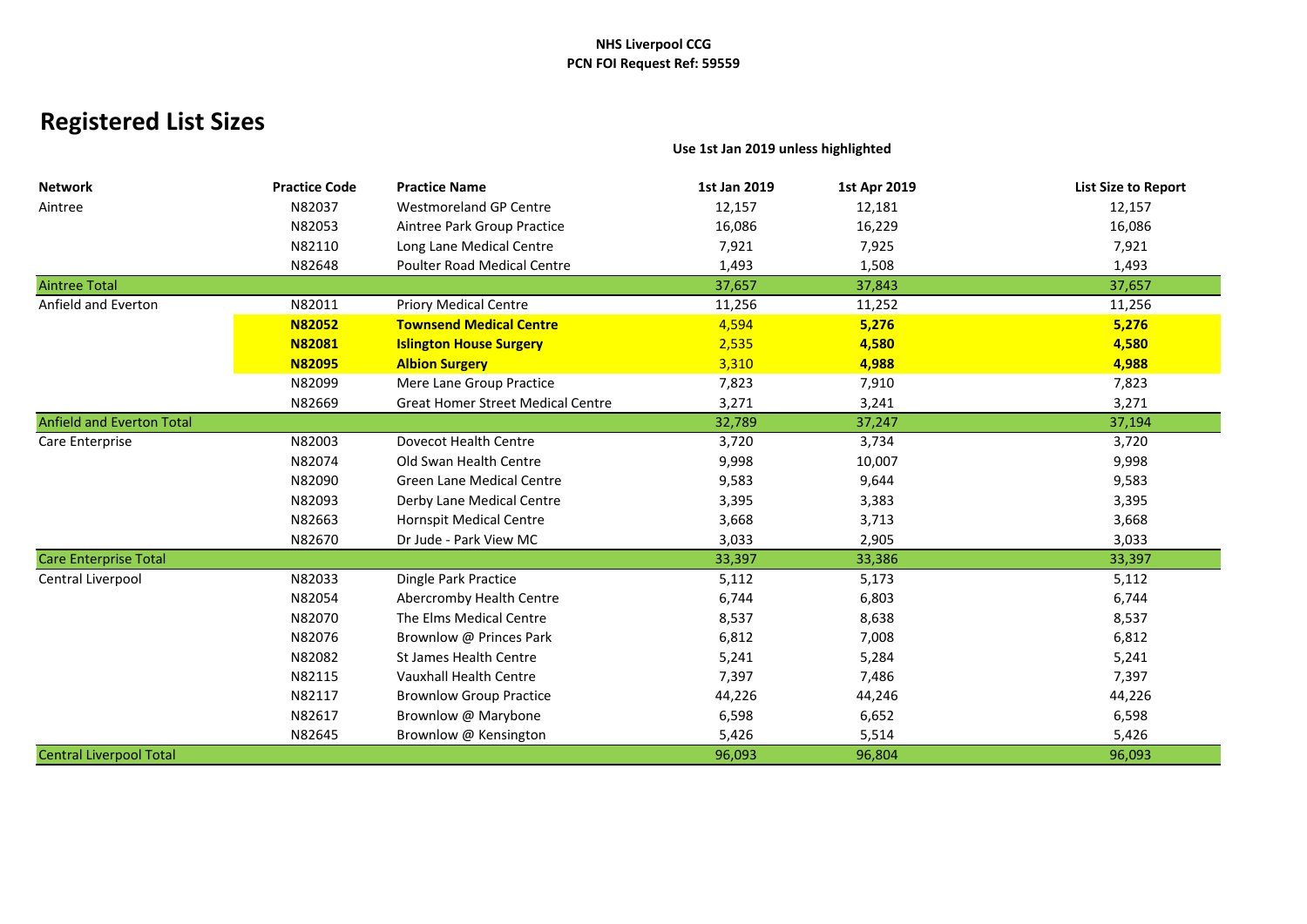# **Registered List Sizes**

### **Use 1st Jan 2019 unless highlighted**

| <b>Network</b>                         | <b>Practice Code</b> | <b>Practice Name</b>                 | 1st Jan 2019 | 1st Apr 2019 | <b>List Size to Report</b> |
|----------------------------------------|----------------------|--------------------------------------|--------------|--------------|----------------------------|
| Childwall & Wavertree                  | N82014               | Lance Lane Medical Centre            | 6,708        | 6,696        | 6,708                      |
|                                        | N82026               | The Surgery - Penny Lane             | 6,011        | 6,051        | 6,011                      |
|                                        | N82059               | <b>Greenbank Drive Surgery</b>       | 5,276        | 5,382        | 5,276                      |
|                                        | N82079               | <b>Greenbank Road Surgery</b>        | 6,443        | 6,462        | 6,443                      |
|                                        | N82092               | The Valley Medical Centre            | 8,160        | 8,139        | 8,160                      |
|                                        | N82107               | The Surgery Queens Drive             | 1,480        | 1,500        | 1,480                      |
|                                        | N82108               | <b>Rutherford Medical Centre</b>     | 7,544        | 7,524        | 7,544                      |
|                                        | N82664               | The Surgery Rocky Lane               | 3,228        | 3,206        | 3,228                      |
| <b>Childwall &amp; Wavertree Total</b> |                      |                                      | 44,850       | 44,960       | 44,850                     |
| Croxteth and Norris Green              | N82018               | Ellergreen Medical Centre            | 13,029       | 13,086       | 13,029                     |
|                                        | N82019               | Langbank Medical Centre              | 4,752        | 4,750        | 4,752                      |
|                                        | N82083               | Jubilee Medical Centre               | 8,955        | 9,025        | 8,955                      |
|                                        | N82087               | <b>Gillmoss Medical Centre</b>       | 2,518        | 2,512        | 2,518                      |
|                                        | N82655               | Moss Way Surgery                     | 2,456        | 2,485        | 2,456                      |
|                                        | N82676               | Fir Tree Drive Medical Centre        | 4,297        | 4,334        | 4,297                      |
| <b>Croxteth and Norris Green Total</b> |                      |                                      | 36,007       | 36,192       | 36,007                     |
| <b>iGPC</b>                            | N82024               | West Derby Medical Centre            | 12,908       | 12,946       | 12,908                     |
|                                        | N82041               | Oak Vale Medical Centre              | 10,907       | 10,972       | 10,907                     |
|                                        | N82058               | <b>Rock Court Surgery</b>            | 4,900        | 4,978        | 4,900                      |
|                                        | N82094               | <b>Belle Vale Health Centre</b>      | 7,734        | 7,800        | 7,734                      |
|                                        | N82104               | <b>Stoneycroft Medical Centre</b>    | 4,401        | 4,408        | 4,401                      |
|                                        | N82633               | Knotty Ash Medical Centre            | 2,510        | 2,540        | 2,510                      |
| <b>iGPC Total</b>                      |                      |                                      | 43,360       | 43,644       | 43,360                     |
| Liverpool First                        | N82002               | <b>Yew Tree Centre</b>               | 4,103        | 4,096        | 4,103                      |
|                                        | N82067               | <b>Benim Medical Centre</b>          | 3,824        | 3,858        | 3,824                      |
|                                        | N82086               | Abingdon Family Health Care Centre   | 3,344        | 3,419        | 3,344                      |
|                                        | <b>N82103</b>        | <b>Anfield Group Practice</b>        | 5,644        | 7,264        | 7,264                      |
|                                        | N82113               | <b>Fairfield Medical Centre</b>      | 6,138        | 6,402        | 6,138                      |
|                                        | N82668               | <b>Walton Village Medical Centre</b> | 2,511        | 2,551        | 2,511                      |
|                                        | N82671               | <b>Bigham Road Medical Centre</b>    | 2,540        | 2,485        | 2,540                      |
|                                        | N82678               | Stopgate Lane Medical Centre         | 2,817        | 2,859        | 2,817                      |
| <b>Liverpool First Total</b>           |                      |                                      | 30,921       | 32,934       | 32,541                     |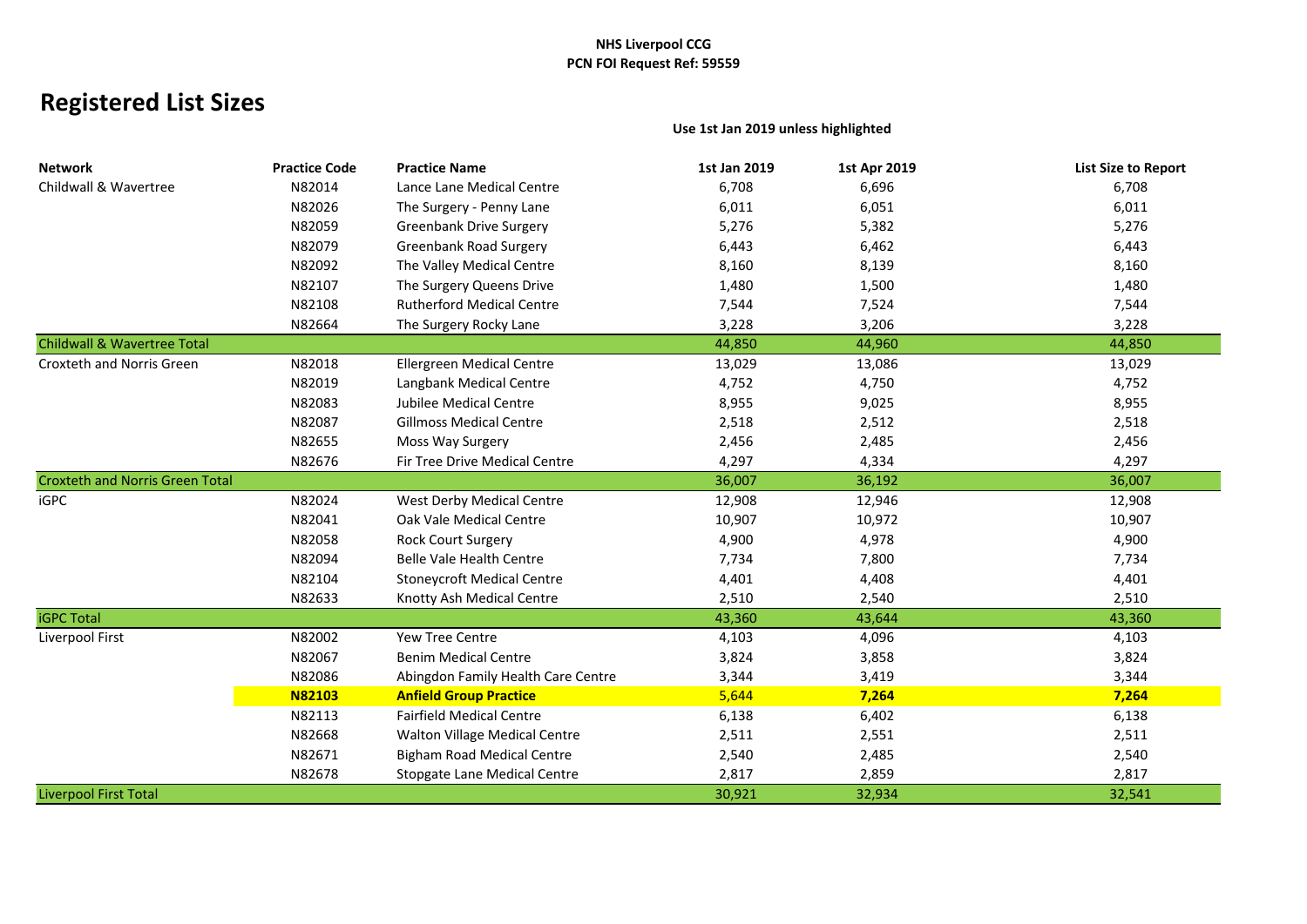# **Registered List Sizes**

## **Network Practice Code Practice Name 1st Jan 2019 1st Apr 2019 List Size to Report** SWAGGA N82001 Margaret Thompson Medical Centre 5,599 5,625 5,599 **N82004 Dr Jude - Garston FHC** 3,526 **3,260 3,260** N82009 Grassendale Medical Practice 8,175 8,259 8,175 N82034 The Village Surgery 6.656 5,656 5,656 5,861 5,656 5,656 5,861 N82035 The Surgery Mather Avenue 19,237 9,237 9,249 9,237 9,249 N82036 Dr Jude - Netherley HC 3.807 3.807 3.769 3.807 3.807 N82039 Storrsdale Medical Centre 3,542 3,622 3,542 N82050 Gateacre Medical Centre 2,394 2,398 2,394 N82062 Fulwood Green Medical Centre 7,062 7,062 7,106 7,062 7,062 N82066 Woolton House Medical Centre 68,937 8,937 8,924 8,937 N82073 The Ash Surgery 6,455 6,525 6,455 N82084 The Surgery Gateacre Brow 7,009 7,009 7,008 7,008 7,009 7,009 N82106 The Village Medical Centre 2008 3,699 3,699 3,682 3,699 3,699 3,699 N82109 Speke Health Centre (Thakur) 3,221 3,222 3,221 N82116 Hunts Cross Health Centre 6,436 6,436 6,423 6,436 6,436 N82621 Speke Health Centre (Mangarai) 2,545 2,560 2,545 N82650 Speke Health Centre (Singh) 2,643 2,705 2,643 Y00110 Dr Jude - West Speke HC 2,022 1,988 2,022 SWAGGA Total 91,965 92,186 91,699 The Picton Network **N82022** Edge Hill Health Centre **NBS** 9,222 9,252 9,252 9,252 9,252 N82046 Sefton Park Medical Centre 68,550 8,550 8,618 8,550 8,550 8,550 N82065 Earle Road Medical Centre 4,212 4,194 4,212 N82089 Picton Green Medical Centre 2008 3,335 3,335 3,335 3,335 3,335 N82091 The Riverside Centre For Health 2,310 2,331 2,310 N82641 Sandringham Medical Centre 27,507 7,507 7,353 7,507 7,353 N82646 The Riverside Centre For Health 5,624 5,624 5,598 5,624 5,624 The Riverside Centre For Health (branch)  $4,319$   $4,298$   $4,319$   $4,319$ N82662 Dunstan Village Group Practice 6,587 6,587 6,654 6,587 6,587 6,587 The Picton Network Total 51,666 51,731 51,666 51,731 51,666 51,731 51,666 51,731 51,666 51,731 51,666 51,731 51,666 51,731 51,666 51,731 51,666 51,731 51,666 51,731 51,666 51,731 51,666 51,731 51,666 51,731 51,666 51,731 5 Walton N82048 Walton Medical Centre 6,680 6,664 6,680 N82049 Westminster Medical Centre 6,962 6,053 6,962 5,962 N82077 Bousfield Health Centre n82077 2,842 2,851 2,842 N82078 Bousfield Health Centre n82078 3.452 3.452 3,444 3,452

#### **Use 1st Jan 2019 unless highlighted**